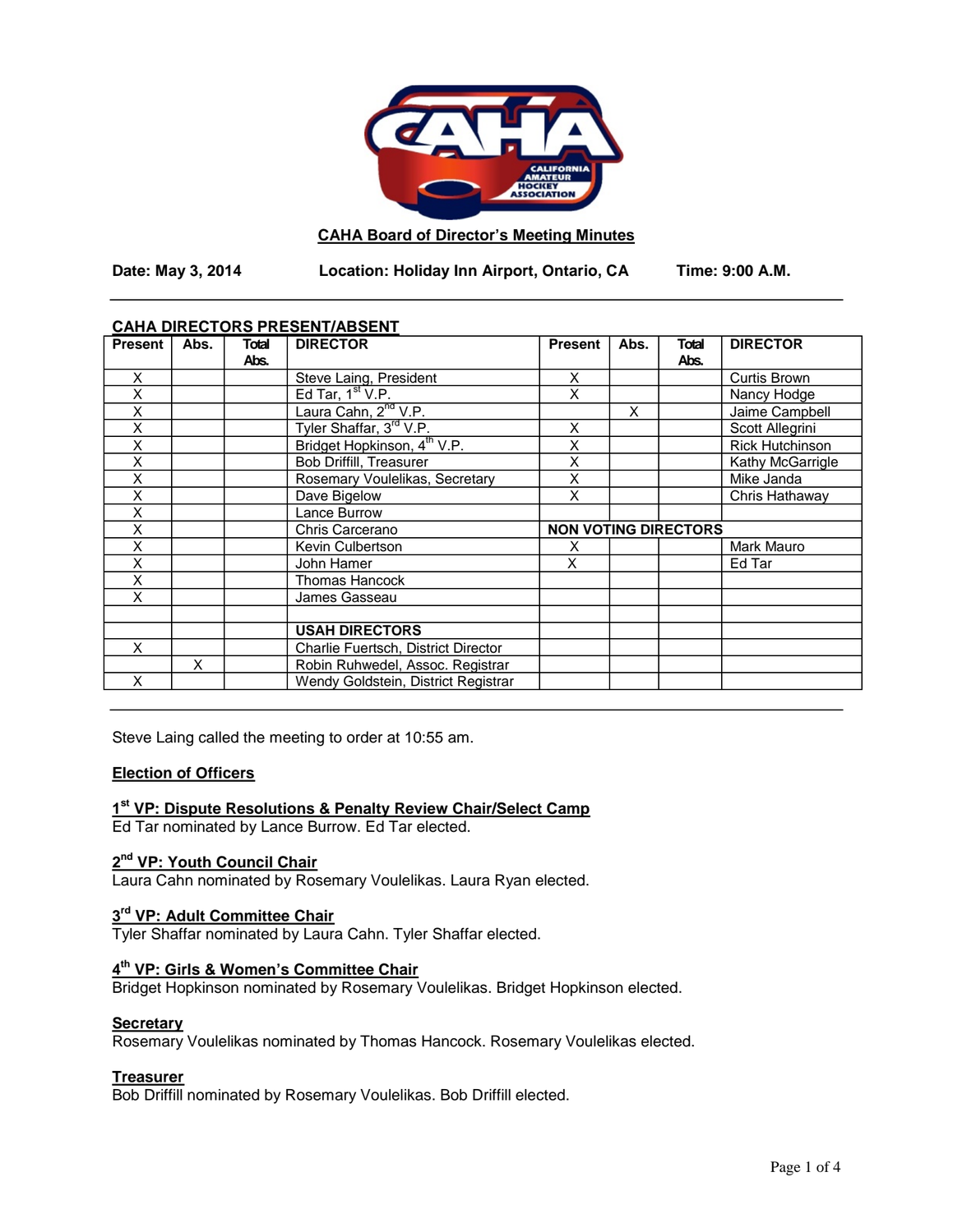# **President's Report**

Steve Laing informed the board that the Financials to date were approved at the Annual meeting. Bob Driffill added that he will send out the March 2014 Financials to the board. Bridget Hopkinson moved to defer the 2014-2015 Bridget to the September CAHA meeting.

#### (motion **SECONDED** and **PASSED**)

# **Pacific District Report**

Charlie Fuertsch informed the board that there is a Pacific District meeting in two weeks in Portland. On the table for discussion is a bylaw change that would allow an affiliate president to serve as a USA Hockey director position. Currently, an affiliate president has a seat at District but none at USA Hockey.

Some of the proposed legislative and a couple of playing rule changes at the Annual USA Hockey Congress meeting in June are:

- To incorporate a 40-inch orange line warning track/look up zone around the rink
- To change the fighting penalty in Juniors from a 5-min major to a 5-min major plus game ejection
- Add a 6U category
- For after end of season play after Nationals is over to be able to roster 25 players on summer teams and dress 20 players only for games
- For the regular season to allow the rostering of 23 players and dressing only 20 players on 18U and 16U teams only
- Mandating a concussion program for every program

There are some elections coming up at the USA Hockey level. Charlie Fuertsch is running for V.P. Legal Director. If Charlie is successful it will leave an opening on the Pacific District board. In addition, Charlie is being considered for an appointment as a Federal bankruptcy judge.

#### **2014-2015 Calendar**

Steve Laing reviewed the 2014-2015 Calendar. CAHA meetings for the upcoming season are:

- Sept 13 in Ontario, CA
- Nov 14 in San Jose, CA
- Jan 24 in Lakewood, CA

Other key events:

- CAHA Select Camp Jan 23-25
- HS Nationals Mar 18-23
- Tier I & Tier II Nationals Mar 26-30
- Girls Tier I & Tier II Mar 27
- American Showcase April 9-13
- Adult Tournament April 24-26

Chris Carcerano informed the board of the following CEP Coaching Clinics:

- Level  $5 \sim$  Aug. 20-24 in Las Vegas
- Level  $4 \sim$  June 20-22 in Seattle, WA
- Level  $4 \sim$  Aug. 8-10 in Van Nuys, CA

The District is allowing participants with Level 3 to attend the Level 5 clinic but would be getting a Level 4.

Kevin Culbertson moved to hold the A/B State Playoffs March 27-29, 2015, location (s) TBD. (motion **SECONDED** and **PASSED**)

John Hamer suggested Feb. 27-March 1<sup>st</sup>; unfortunately, that is the weekend of Tier II Play downs and it will affect the dual rostered players. It was agreed Feb. 20-22 will be the HS States.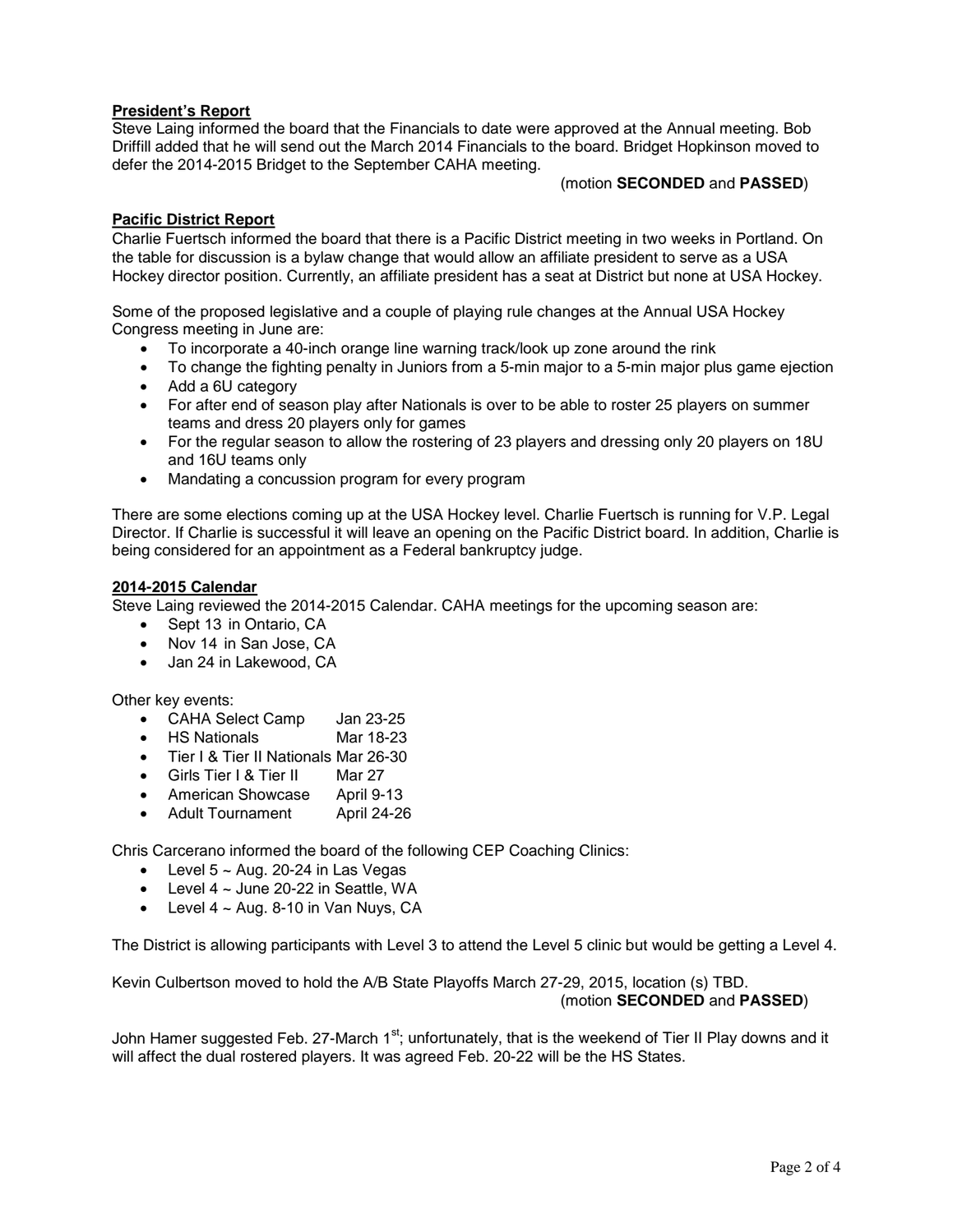Steve Laing informed the board that at the September CAHA board meeting there will be a two hour block set aside after lunch for a "How to deal with the media" training session conducted by USA Hockey.

Break for lunch at 12:10 pm

## **Youth Council Report**

Laura Cahn named the commissioners for the upcoming season:

- Kevin Culbertson ~ Tier I Commissioner
- Bridget Hopkinson ~ Girls'/Women Commissioner
- Chris Carcerano ~ Tier II Commissioner
- John Hamer ~ High School Commissioner

Laura Cahn stated that with the new Tier rules that were passed at the January's meeting, those new rules now contradict some of the existing rules under CAHA Rule 9.6.

Bridget Hopkinson moved to strike out the following sentence from the  $3<sup>rd</sup>$  paragraph of rule 9.6 "With a minimum of four (4) qualified participating Minor Tier I teams at any of the eligible levels." (motion **SECONDED** and **PASSED**)

Laura Cahn clarified that the original text of the  $4<sup>th</sup>$  paragraph should have stated that "Midget 16 and Midget 18 Minor teams may roster a maximum of five (5) eligible players that are in their second year of eligibility."

Curtis Brown moved to strike out the following sentence from the  $4<sup>th</sup>$  paragraph of rule 9.6 "Midget 16 and Midget 18 Minor teams may roster a maximum of five (5) eligible players that are "playing up" from the bantam division," seconded by Bridget. Discussion followed. Curtis amended his motion to read "A Tier I "Minor" team must be composed of first year age eligible players.

## (motion **SECONDED** and **PASSED**)

Scott Allegrini moved to remove the last sentence of rule 9.6 "A Minor Tier I team may choose by Sept 15 of the current playing season to participate in the Major Tier I division of their appropriate level." (motion **SECONDED** and **PASSED**)

Kevin Culbertson moved to add the following rule: Youth Council reserves the right to remove any team from the CAHA Tier I or CAHA Tier II schedule at any time. The removal of a team does not constitute player releases from the team/club.

## (motion **SECONDED** and **FAILED**)

Tom Hancock moved to add the following rule: "With Youth Council's recommendation, the CAHA Board has the authority to prohibit a club from fielding Tier I teams whose prior season's collective performances was noncompetitive."

#### (motion **SECONDED** and **PASSED**)

Bob Driffill moved to have the games of the Tier I teams that are hosting Districts and/or Nationals to count as exhibition games only.

## (motion **SECONDED** and **FAILED**)

Meeting adjourned for appeal hearings at 1:56 pm

Tom Hancock moved to uphold Youth Council's denial of the Wildcats waiver request to allow their club to field a Midget 16AAA Major team for the upcoming 2014-2015 season. Result of vote:

# (motion **SECONDED** and **PASSED**)